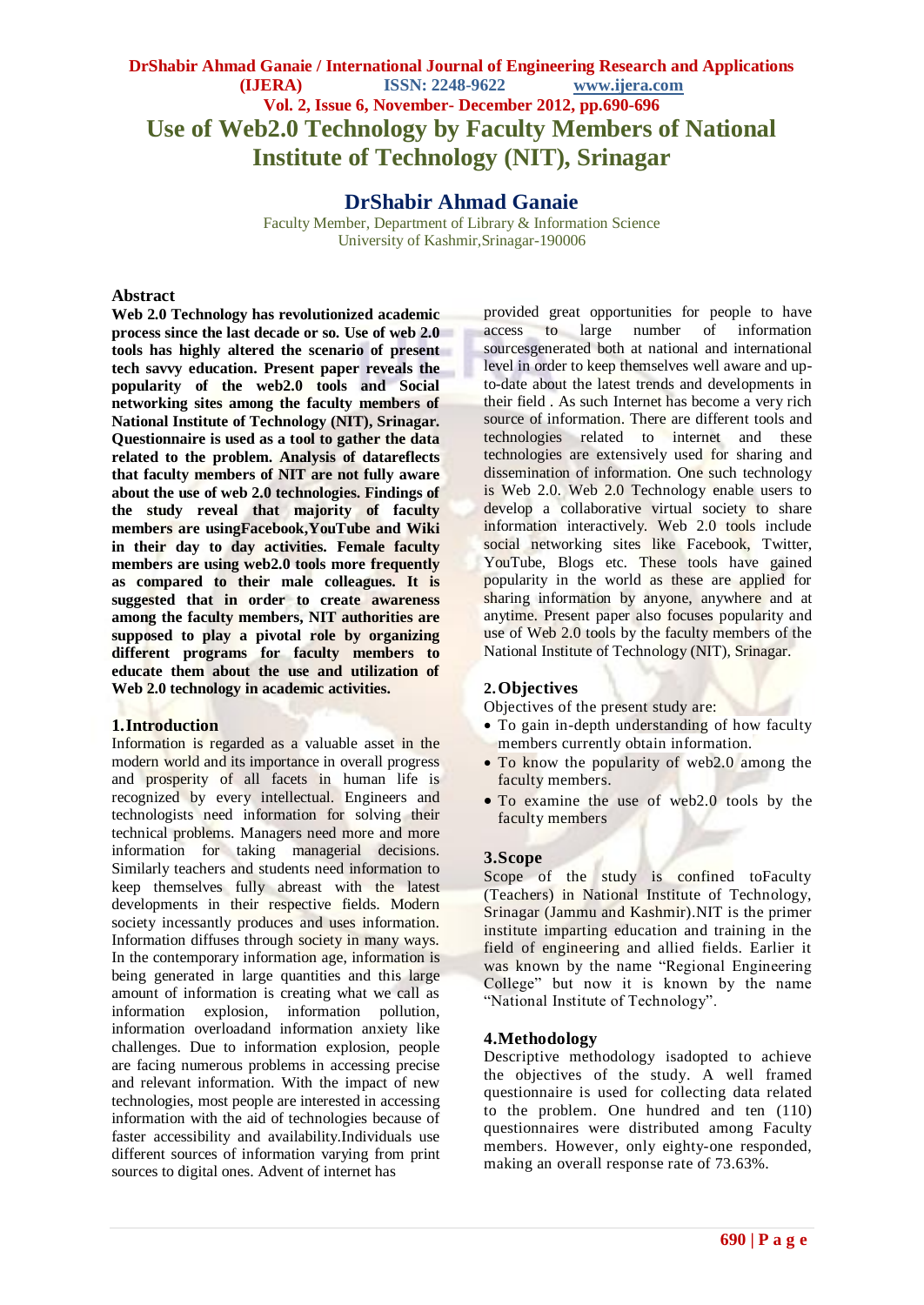# **5. Review of Literature**

Traditionally, new releases of computer software have featured versions numbering along the lines of 1.0, 2.0, 2.2 and so on, and the phrase "Web 2.0" references this. Web 2.0 is a new trend in communication technology. The term "Web2.0" is widely defined and interpreted, Web 2.0 was reportedly first conceptualized and made popular by Tim O"Reilly and Dale Dougherty of O"Reilly media in 2004 **(Wikipedia, 2012).**According to **O'Reilly (2009)** Web 2.0 is a set of social, economic, and technology trends that collectively form the basis for the next generation of the internet – a more mature, distinct medium characterized by user participation, openness, and network effect. It allows internet users to transition from the static to the dynamic web technologies both in using and developing web applications. Based on the easier access to the internet through computers, cellular, and handheld devices, Web 2.0 tools enable users to develop a collaborative virtual society to share information interactively and interoperably. Web 2.0 technologies allow users to develop usercentered web applications to participate, add, control, and share information interactively **(O'Reilly, 2005).**Examples of Web 2.0 include socialnetworking

sites, blogs, wikis, video sharing sites, podcasts, hosted services, web applications, mash-ups and RSS, that provide web-based communities and programs, web applications and services, web hosting, audiovideo sharing, social-networking, and many more services.Tim O'Reilly, the founder and CEO of O'Reilly Media Inc. generalizes "Web 2.0 is the web as platform" and applications of Web 2.0 are based on that platform **[\(O'Reilly, 2009\)](file:///C:\Users\hakim%20rosy\Desktop\l).**The term "Web  $2.0$ " is associated with web applications that facilitate participatory information sharing, interoperability, usercentered design, and collaboration on the World Wide Web. Web 2.0 is not a specific application or technology, but explains two paradigm shifts within Information Technology, 'user-generated content' and 'thin client computing'. Usergenerated content refers to social networking sites such as Facebook, MySpace and YouTube, blogs, and any web application that enables users to create elaborate, personal web pages without any prior technical programming knowledge. User-generated content of Web 2.0 is changing the way we use the Internet. Thin Client Computing refers to data and applications that are housed on a web server, providing the user with universal access to information from any computer.The Web 2.0 applications hold profound potentials in education because of their

open nature, ease of use and support for effective collaboration and communication. They change the traditional view of human knowledge and open up more opportunities in teaching and learning. Today, many teachers are exploring the use of Web 2.0 tools into teaching and learning **(Yeun, 2010).**The faculty members are responding to the increasing importance and visibility of Web2.0 tool. Web 2.0 is proving to be engines of change for teaching and learning. These tools help faculty members to their materials; enhance services towards the users and internal functions. The application of these tools also increases demand for services in virtual environment. The use of web2.0 tools by faculty members is for serving the users in a better manner and attracting the potential users towards the new technologies of teaching and learning **(Miller, 2006).**Web 2.0 is a collaborative web development platform that refers to the cumulative changes in the ways software developers and end-users achieve benefits from the web (Hossain&Aydin, 2011). Unlike Web 1.0, which was akin to a source or means of communicating information, Web 2.0 provides a way to create information, and consequently knowledge. The rapid evolution of Web 2.0 applications is offering new possibilities and perspectives in business, government and health sectors, education and other public domains (Virkus&Bamigbola, 2011). Some of the web2.0 tools are briefly discussed here.

A blog (sometimes referred to as a weblog) is a Web publishing tool that allows authors to quickly and easily self-publish text, artwork, links to other blogs or Web sites, and a whole array of other content. The term was coined by Jorn Barger in 1997 and refers to a simple Webpage consisting of brief paragraphs of opinion, information, personal diary entries, or links, called posts, organized chronologically with the most recent first **(Anderson, 2007).**

A Wiki is a collaborative web page that allows users to create and easily edit any number of interlinked web pages using a traditional web browser. A wiki can be developed through the WYSIWYG (what you see is what you get) format that allows users to view its contents very similar to the end result while it is created. Wikis allow users to have different levels of access to edit or delete content. Wikipedia, the online encyclopedia, is a great example of a wiki that is created and constantly developed by its users. Wikipedia's users are able to modify encyclopedia entries by creating a reviewer and editing structure **(Alexander, 2006).**Wikis are gaining popularity among the academic circles.

RSS stands for Really Simple Syndication. Also called web feeds, RSS is a content delivery vehicle. It is the format used when you want to syndicate news and other web content. When it distributes the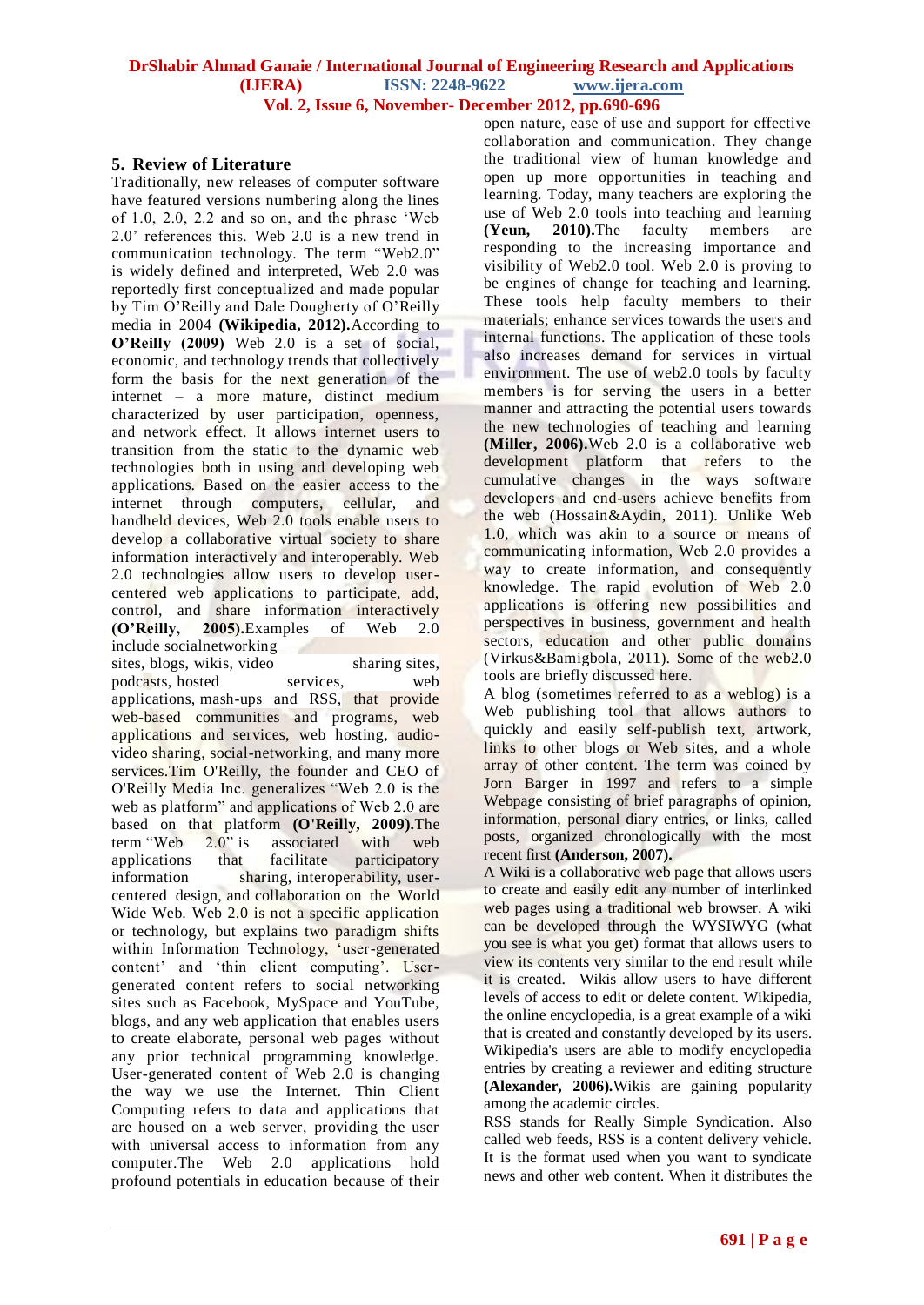content it is called a feed. RSS feed readers aggregate news headlines, blog posts, articles, and other dynamic content from across the web, all in a<br>single convenient preview and reading single convenient preview and reading environment.These applications provide a convenient way for users to subscribe to their favourite web sites and to monitor each new item

posted **(Wilson,2008).**

Twitter is a social networking micro-blogging site that allows learners to"follow" others brief messages. For knowledge management and elearning,Twitter allows a person to ask a question to co-workers. By following thecommunication thread, other users are able to see answers and solutions. Anorganization can collect all the "Tweets" (messages) in a database to sort,categorize, and share. An employee can use Twitter to follow a mentor, connectto experts, test new ideas, and maintain discussions after an e-learning course.Web 2.0 technologies provide teachers with new ways to engage students in a meaningful way; it shows that education is a constantly evolving entity. Whether it is participating in a class discussion, or participating in a forum discussion, the technologies available to students in a Web 2.0 classroom does increase the amount they participate, it has the potential to change teaching and learning, and it presents us with important questions to reach audiences far beyond our classroom walls. These tools are needed in the classroom to prepare both students and teachers for the shift in learning; they allow teachers to give students the control they need over their learning to be successful as learning expands beyond the classroom **(Collins, 2009).** Many of tools, namely blogs, wikis, tagging/ bookmarking, podcasts, RSS have strong implications to change the teaching practices and collaboration. Teachers can also introduce these tools to their current teaching practices to engage students as active collaborators in their learning; hence the tools can make the teachers more efficient in teaching. Blog is the most powerful tool for sharing ideas; wikis are most useful to facilitate group planning and collaborative construction of knowledge; podcasts are useful for publishing audio recordings of interviews, speeches etc., while RSS feeds make it easy for teachers and students to track updates on websites, posts on blogs, collaborations on wikis, and audio recordings on podcasts **(Linh, 2008).** Wiki is a web-based collaborative tool available to faculty and staff to create and manage private and public content for instruction, and academic activities for sharing information among students and colleagues **(Curtis, Johnson & Meredith, 2010).**

## **6.Data Analysis**

Data collected from the respondents under the scope of the present study has been analyzed through proper statistical techniques and is presented under different headings as under:

## **6.1 Faculty Affiliation**

Faculty members included in the present study belongs to different disciplines. Table 1 indicates the affiliation of faculty members to disciplines being taught in NIT.

| Table 1                    |  |  |  |
|----------------------------|--|--|--|
| <b>Faculty Affiliation</b> |  |  |  |

| S.<br>No       | <b>Name of Department</b>           | <b>Total</b>             |
|----------------|-------------------------------------|--------------------------|
| $\mathbf{1}$   | Chemical<br>Chemistry<br>and        | 13                       |
|                | Engineering                         | $(16.04)^*$              |
| $\overline{c}$ | Civil Engineering                   | 12                       |
|                |                                     | (14.81)                  |
| 3              | Computer Science and IT             | 11                       |
|                |                                     | (13.58)                  |
| $\overline{4}$ | Mechanical Engineering              | 11                       |
|                |                                     | (13.58)                  |
| 5              | <b>Electronic and Communication</b> | 8                        |
|                |                                     | (9.87)                   |
| 6              | <b>Electrical Engineering</b>       | 7                        |
|                |                                     | (8.64)                   |
| 7              | Humanities and Social Science       | 6                        |
|                |                                     | (7.40)                   |
| 8              | Physics                             | 5                        |
|                |                                     | (6.17)                   |
| 9              | <b>Metallurgical Engineering</b>    | 4                        |
|                |                                     | (4.93)                   |
| 10             | <b>Mathematics</b>                  | $\overline{\mathcal{A}}$ |
|                |                                     | (4.93)                   |
|                | <b>Total</b>                        | 81                       |

\*Data in parenthesis indicates percentage

Table 1 reveals that majority of faculty members included in present study belongs to Chemistry and Chemical Engineering(16.04%)followed by Civil Engineering (14.81%) and the least number of faculty members belongs to Mathematics and Metallurgical Engineering each having (4.93%).

#### **6.2 Gender**

Data gathered from Respondents when analyzed indicates that 54(66.66%) were male and 27(33.33%) were female included in present study.

#### **6.3 Faculty Position**

Faculty members under the scope of present study belongs to different positions. Position wise distribution of faculty members is indicated in Table 2.From Table 2 it is evident that majority of the respondents 75.30% are Assistant Professors. 14.81% respondents are Associate Professors and 9.87% are Professors.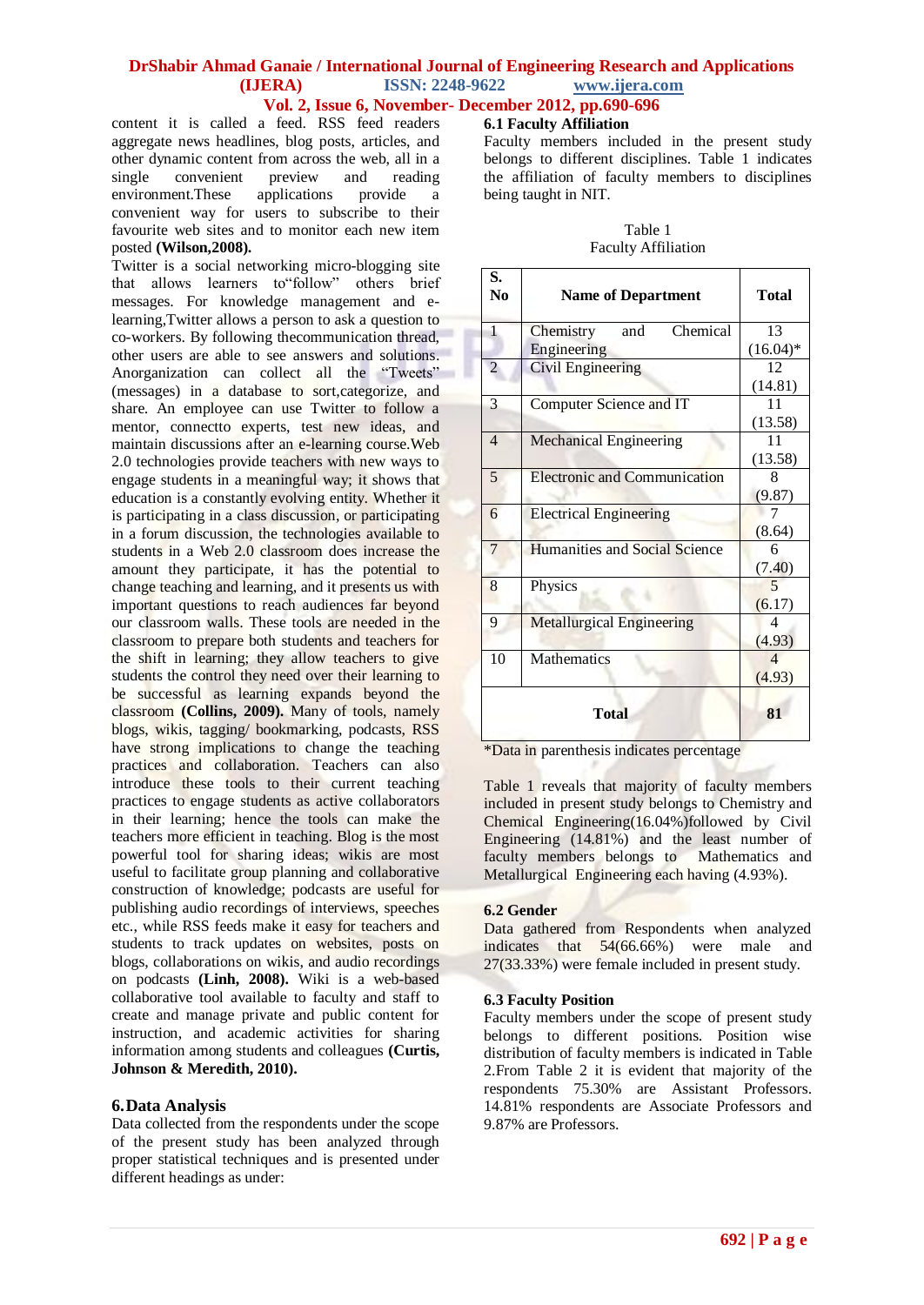| <b>Position of Faculty Members</b> |  |  |  |
|------------------------------------|--|--|--|
| Total No.                          |  |  |  |
| 8<br>$(9.87)^*$                    |  |  |  |
| 12<br>(14.81)                      |  |  |  |
| 61<br>(75.30)                      |  |  |  |
| 81<br>(100)                        |  |  |  |
|                                    |  |  |  |

Table 2

\*Data in parenthesis indicates percentage

## **6.4 Use of Web 2.0**

Responses collected from the faculty about the use of web 2.0 tools is presented in Table 3.

Table 3 SNS"s & Web Tools Used

| S.             | <b>Web 2.0</b><br><b>Tools</b> | <b>No. of Users</b> |               |                |
|----------------|--------------------------------|---------------------|---------------|----------------|
| No.            |                                | <b>Male</b>         | <b>Female</b> | <b>Total</b>   |
| 1              | Facebook                       | 38                  | 24            | 62             |
|                |                                | (70.37)             | (88.88)       | $(76.54)$ *    |
| $\overline{2}$ | Twitter                        | 9                   |               | 16             |
|                |                                | (16.66)             | (25.92)       | (19.75)        |
| 3              | YouTube                        | 17                  | 13            | 30             |
|                |                                | (31.48)             | (48.14)       | (37.03)        |
| $\overline{4}$ | Orkut                          | $\overline{2}$      | 6             | 8              |
|                |                                | (3.70)              | (22.22)       | (9.87)         |
| 5              | <b>RSS</b> Feeds               |                     |               | $\mathfrak{D}$ |
|                |                                | (1.85)              | (3.70)        | (2.46)         |
| 6              | Slide share                    |                     |               | $\mathfrak{D}$ |
|                |                                | (1.85)              | (3.70)        | (2.46)         |
| 7              | Wikis                          | 11                  | 10            | 21             |
|                |                                | (20.37)             | (37.03)       | (25.92)        |
| 8              | <b>Blogs</b>                   | 4                   | 7             | 11             |
|                |                                | (7.40)              | (25.92)       | (13.58)        |
| 9              | Don't use                      | 13                  | 2             | 15             |
|                | any one                        | (24.07)             | (7.40)        | (18.51)        |

\*Data in parenthesis indicates percentage

It is evident from Table 3that among the respondents the most popular social networking site isFacebook as majority of the faculty members i.e., 76.54 % make use of it. Data also reveals that female faculty members are using Facebook more than male faculty members (Table3). Next popular web tool is YouTube and it is used by (37.03 %) faculty members. Here again female faculty

members are using YouTube more than the male faculty members.Wikis come at 3rd position as 25.92% faculty members are using it. Twitter is used by 19.75%of the faculty members. Blogs are used by 13.58% of faculty members of NIT. Orkut is not too much popular among the faculty members as only 9.87% are using Orkut. Other social networking tools like RSS feeds and Slide share are used by (2.46%) faculty members. Further more from the study it is clear that (18.51%) have never accessed these Web Tools as shown in table 3.

## **6.5Perceptionabout Web 2.0 Tools**

In response to the question regarding perception of faculty members towards social networking site and other Web Tools used, data collected is presented in Table 4.

| Table 4               |
|-----------------------|
| Perception of Faculty |

|                                       | <b>No. of Users</b> |            |              |
|---------------------------------------|---------------------|------------|--------------|
| <b>Nature of</b><br><b>Perception</b> | <b>Male</b>         | Femal<br>e | <b>Total</b> |
| These are good                        | 15                  | q          | 24           |
| for research and                      | (27.77)             | (33.33)    | $(29.62)^*$  |
| education                             |                     |            |              |
| These are good                        | 12                  |            | 16           |
| for recreation                        | (22.22)             | (14.81)    | (19.75)      |
| These are good                        | 24                  | 20         | 44           |
| for                                   | (44.44)             | (74.07)    | (54.32)      |
| communication                         |                     |            |              |

\*Data in parenthesis indicates percentage

Ass is evident from the Table 4, majority of faculty members (54.32%) feel that Web 2.0 tools are good for communication, followed by (29.62%) faculty members who have the perception that these are good for research and education. 19.75% faculty members are of the notion that these tools are good sources for recreation and entertainment.

# **6.7Usage of Social Networking Sites (SNS)**

Social Networking Sites are used for different persons for different purposes. In response to the question "for what purpose you are using SNS", respondents highlighted different purposes and the same is indicated in table 5.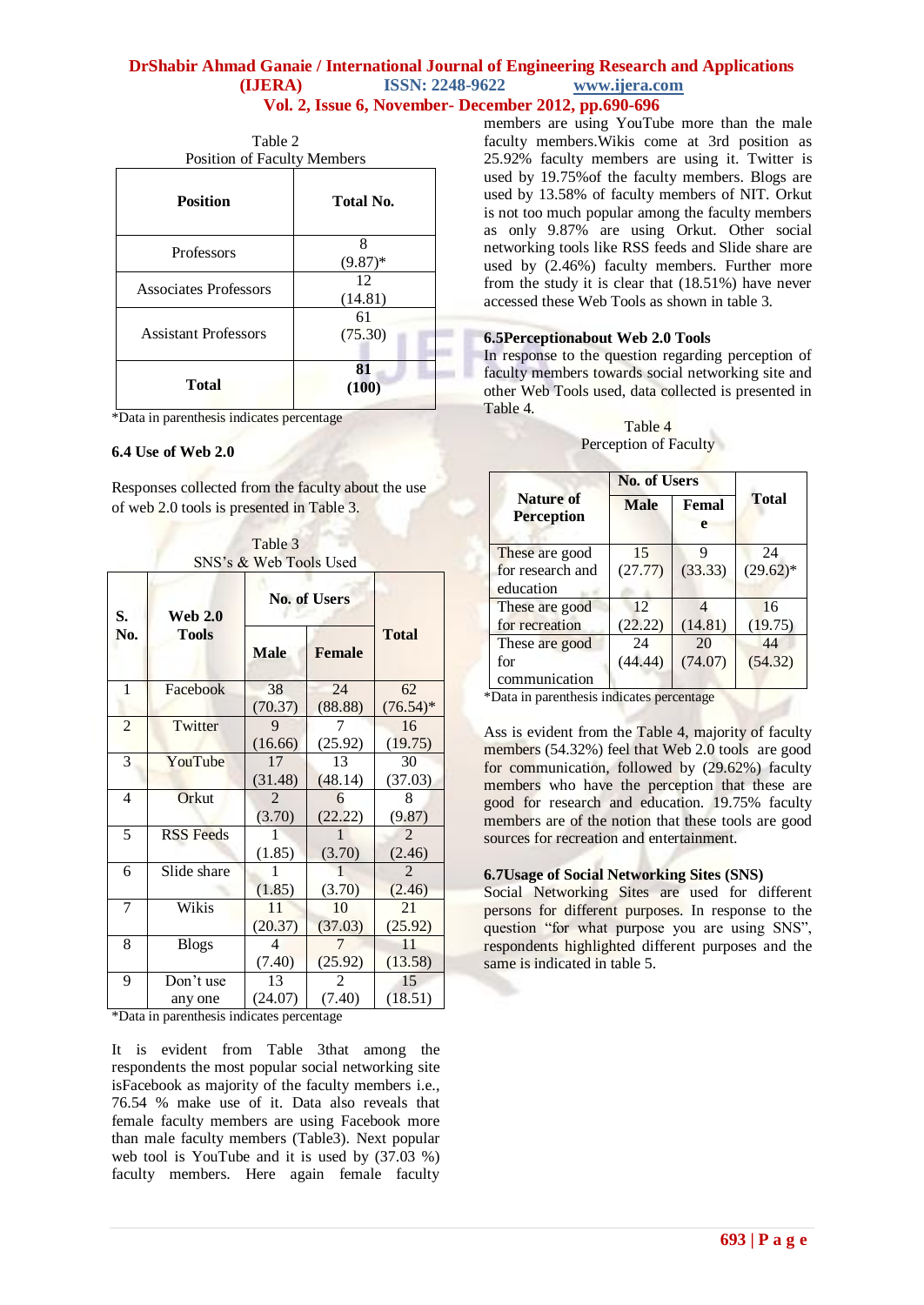Table 5 Use of Social Networking

| <b>Purpose of</b> | <b>No. of Respondents</b> | <b>Total</b> |             |
|-------------------|---------------------------|--------------|-------------|
| <b>Usage</b>      | Male                      | Female       |             |
| For sharing       | 27                        | 16           | 43          |
| information.      | (50)                      | (59.25)      | $(53.08)$ * |
| To                | 29                        | 16           | 45          |
| communicate       | (53.70)                   | (59.25)      | (55.55)     |
| with peers.       |                           |              |             |
| For               | 19                        | 13           | 32          |
| entertainment     | (35.18)                   | (48.14)      | (39.50)     |
| To supplement     | 5                         | 3            | 8           |
| course content.   | (9.25)                    | (11.11)      | (9.87)      |
| To support in     | 16                        | 13           | 29          |
| class             | (29.62)                   | (48.14)      | (35.80)     |
| presentation      |                           |              |             |
| To write          | 12                        | 3            | 15          |
| collaborative     | 22.22                     | (11.11)      | (18.51)     |
| research paper    |                           |              |             |

\*Data in parenthesis indicates percentage

From Table 5 it is evident that faculty members differ in usage Web 2.0 technology. Majority of respondents (55.55%) use it as a communication channel for communicating their ideas, feelings with their peers.53.08% of respondents use Web 2.0 technology for sharing information while as 39.50% of faculty members use this technology for entertainment purposes.35.80% of respondents are using these technologies for supporting class presentationand 18.51% use it for writing collaborative research papers.

# **6.8 Perception about Usefulness of Web 2.0 Technologies**

Respondents differ in their perceptions about the usefulness of web 2.0 technologies as is evident from the table 6.

Table 6 Usefulness of Social Networking Sites

| <b>Tools</b> | Useful  | <b>Neutral</b> | <b>Not</b><br>useful |
|--------------|---------|----------------|----------------------|
| Facebook     | 23      | 17             | 41                   |
|              | (28.39) | (20.98)        | (50.61)              |
| Twitter      | 20      | 17             | 44                   |
|              | (24.69) | (20.98)        | (54.32)              |
| YouTube      | 40      | 10             | 31                   |
|              | (49.38) | (12.34)        | (38.27)              |
| <b>Blogs</b> | 29      | 17             | 35                   |
|              | (35.34) | (20.98)        | (43.20)              |
| <b>RSS</b>   | 18      | 15             | 48                   |
| Feeds        | (22.22) | (18.51)        | (59.25)              |
| Slide        | 29      | 9              | 43                   |
| share        | (35.80) | (11.11)        | (53.08)              |
| Wikis        | 35      | 11             | 35                   |
|              | (43.20) | (13.58)        | (43.20)              |

\*Data in parenthesis indicates percentage

From Table 6, it is evident that faculty members differ in their opinion regarding the usefulness of Web 2.0 tools. Some of the observations in this regard are:

Facebook: Data collected from respondents reveals that majority of faculty members (50.61%) are of the perception that Facebook is not useful at all. However, 28.39% of faculty members feel that Facebook is useful.About Twittermajority of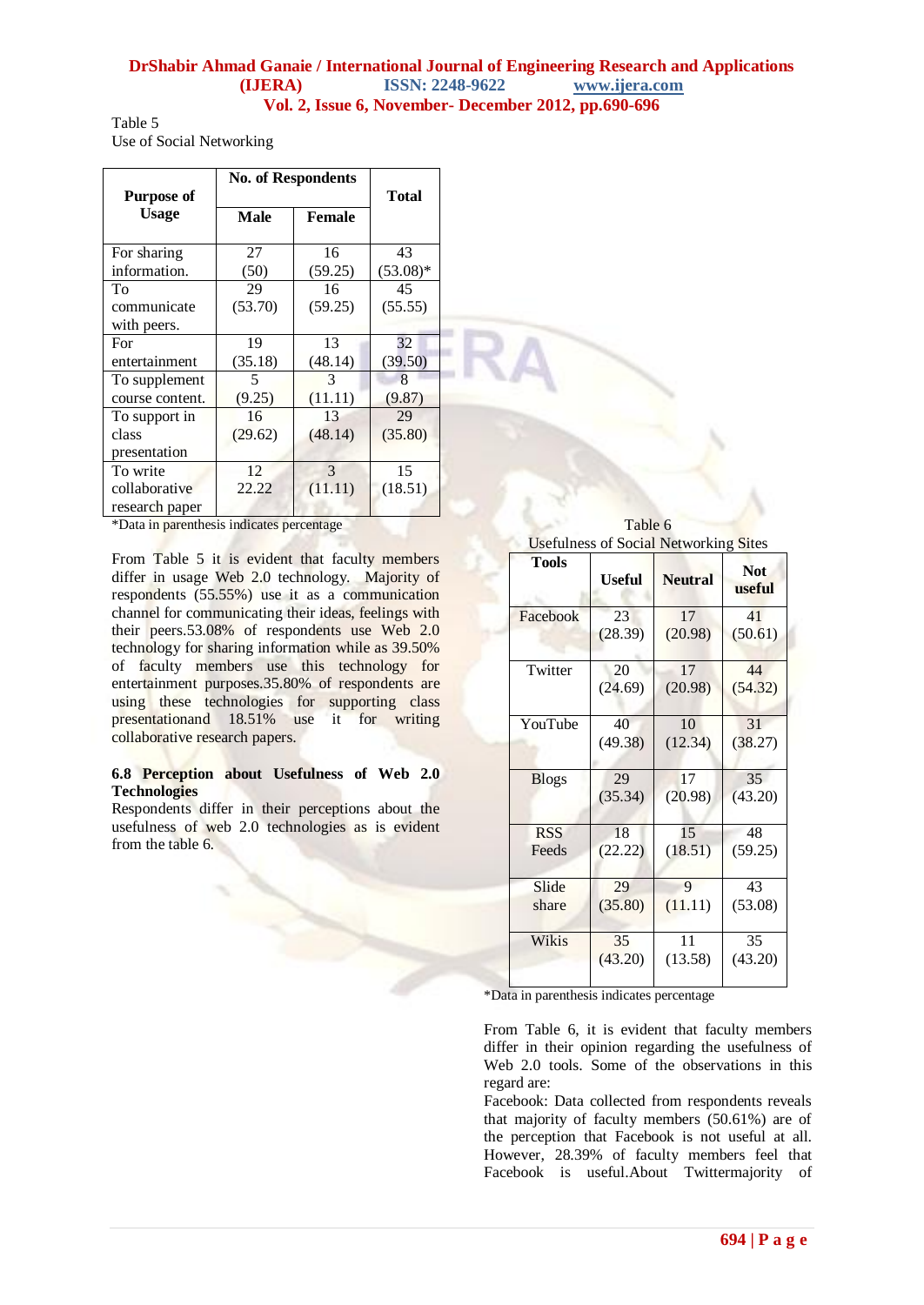respondents (54.32%) feel that it is not useful while as 24.69% of faculty members agree that twitter is useful.Regarding YouTube majority of respondents (49.38%) agree that it is useful while as (38.27%) respondents agree that it is not at useful.Data collected from the respondents indicates that majority of faculty members (43.20%) are of the perception that blogs are not useful followed by (35.80%) who think that this web tool is useful. About RSS Feedsmajority of faculty members (59.25%) are of the perception that this technology is not useful andabout 22.22% of faculty members think that it is useful. Regarding Slide Share majority of respondents (53.08%) agree that this Web Tool is not useful while 35.80% of faculty are of the perception that this Web Tool is useful. About Wikis 43.20% faculty members are of the perception that Wikis are "useful" and same percentage of faculty members feel that wikis are "not useful". However, 11.11% faculty members are not in a position to decide whether Wikis are useful or not useful.

# **7. Findings**

Some of the findings of the study are:

a) Faculty members of NIT, Srinagar are using different Web 2.0 tools and technologies. However the mostly used technologies include:

(i) Facebook by 76.54% faculty members

(ii) YouTube by 37.03% faculty members and

(iii) Wiki by 25.92% faculty members.

b) Analyzed data showed that the female faculty members are using web 2.0 technologies morethan the male colleagues.

c) Majority of faculty members (54.32%) are of the opinion that Web 2.0 technologies are the best channels of communication. They use these technologies for communicating their ideas with their peers.

**e)** Regarding the usefulness of these web tools the data collected when analyzed reveals that majority of faculty members are of the perception that web 2.0 technologies like Facebook, Twitter, Blogs, RSS and Slide Share are not useful, whereas YouTube is useful. However the perception about the Wiki is different as (43.20%) of faculty members think that this web tool is useful and same percentage are of the perception that it is not useful.

## **8. Conclusion**

The internet has revolutionized the concept of information. When we have a glimpse in the past, finding information was a lengthy, convoluted process. Today, not only do individuals and computers produce thousands of gigabytes of information a minute, but this information is also networked collectively, which further increases the amount of information produced. A very large proportion of human knowledge can thus be accessed within seconds by anyone and through a variety of devices. It is evident from the findings of the study that Web2.0 toolsare not much popular among the faculty members of the NIT, Srinagar. However, it is evident from the review of literature that social networking has gained much popularity among the youth of different nations and they are using these sites more frequently. It is suggested that NIT authorities must take appropriate measures for giving full exposure to the teachers in using web 2.0 tools in teaching and research assignments. Library authorities of the institution can play a pivotal role in creating awareness about Web 2.0 technologies by organizing different programsthrough information literacy initiatives. Web2.0 tools can bring revolution in the academic and research sphere of the institution when utilized systematically.

#### **References**

- 1. Alexander, B. (2006). Web 2.0: A new way of innovation for teaching and learning. *Educause Review, 41*(2), 32-44.
- 2. Anderson, P. (2007). What is Web 2.0? Ideas, technologies and implications for education. *JISC Technology and Standards Watch*. Retrieved from the state of the state of the state of the state of the state of the state of the state of the state of the state of the state of the state of the state of the state of the state of the state of the state of [http://www.jisc.ac.uk/media/documents/techwat](http://www.jisc.ac.uk/media/documents/techwatch/tsw0701b.pdf) [ch/tsw0701b.pdf.](http://www.jisc.ac.uk/media/documents/techwatch/tsw0701b.pdf)
- 3. Collins, Halverson. (2009). *Rethinking Education in the age of Technology*,Retrieved fro[mhttp://www.llk.media.mit.edu/courses/readi](http://www.llk.media.mit.edu/courses/readings/Collins-Rethinking-Education.pdf) [ngs/Collins-Rethinking-Education.pdf](http://www.llk.media.mit.edu/courses/readings/Collins-Rethinking-Education.pdf)
- 4. Curtis, C; Jhonson, T. & Meredith, R. (2010). Introducing to NUY Wikis. *Connect*.Retrieved fro[mhttp://www.w4.stern.nyu.edu/emplibrary/te](http://www.w4.stern.nyu.edu/emplibrary/techstrategy.pdf) [chstrategy.pdf.](http://www.w4.stern.nyu.edu/emplibrary/techstrategy.pdf)
- 5. Hossain, Md. Mokter, &AydinHasan, (2011) "A Web 2.0-based collaborative model for multicultural education", *Multicultural Education & Technology Journal*, 5 (2), pp.116 - 128
- 6. Linh N.C. (2008). A survey of the application of Web 2.0 in Australasian university libraries. *Lib. Hi Technol.,* 26(4), 630–653. DOI: 10.1108/07378830 8109209550
- 7. Miller, P. (2006). Introducing the Library 2.0. *Recorded telephone conference, talking with Talis series*. Retrieved from [http://talk.talis.com/archives2006/02/introducin](http://talk.talis.com/archives2006/02/introducing_the.html) [g\\_the.html](http://talk.talis.com/archives2006/02/introducing_the.html)
- 8. O"Reilly, T. (2005), ""Web 2.0: compact definition", DOI: 10.1108/00242531 [011023871](http://dx.doi.org/10.1108/00242531011023871)
- 9. O"Reilly, Tim. (2009). *what is Web 2.0.*